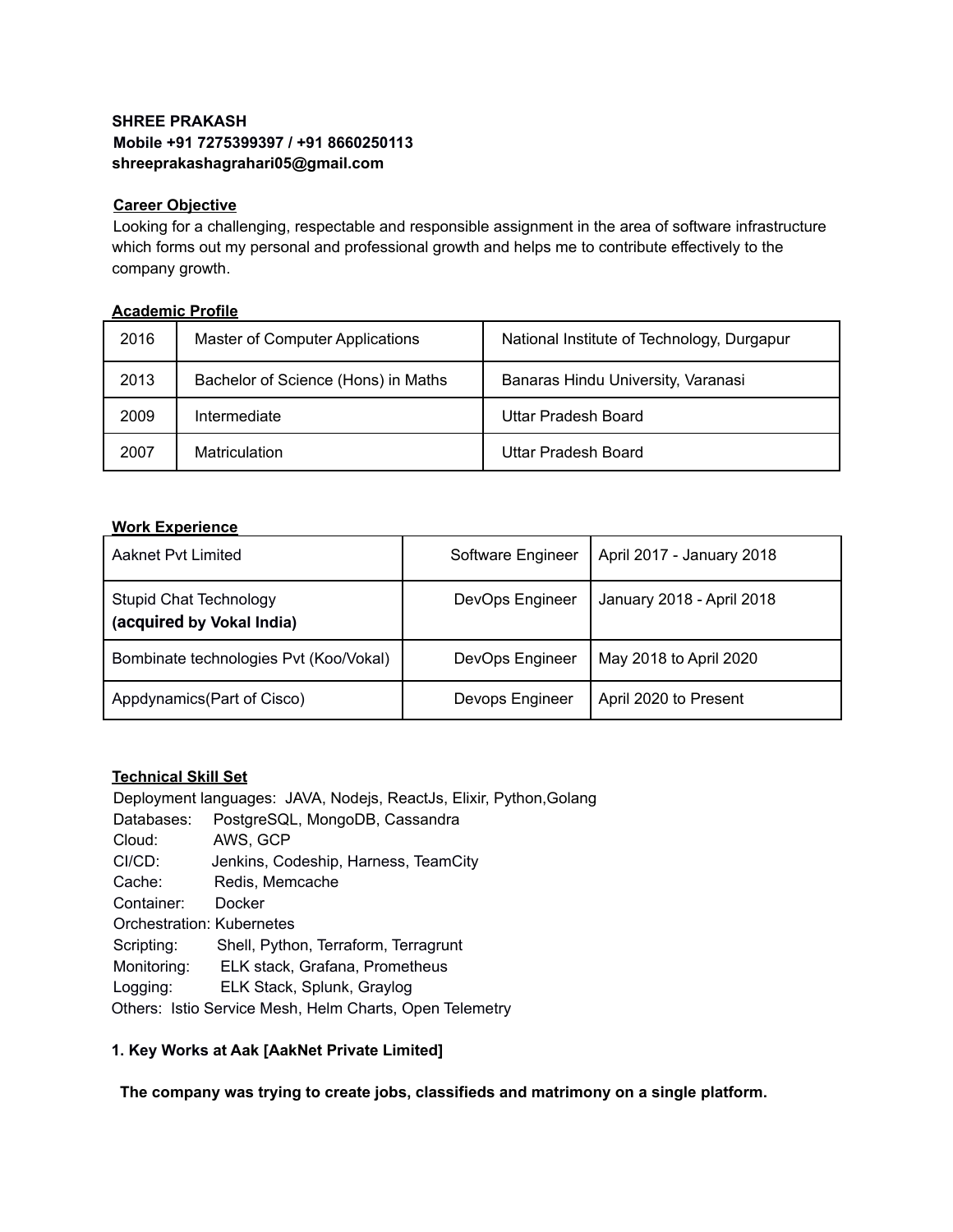- Setup Cassandra cluster, Hbase cluster on Hadoop.
- Setup entire aws infrastructure along VPC, EC2, S3, Elastic BeanStalk, HAProxy, etc.
- Developed multiple microservices in Spring Boot like Registration, classified, jobs, and matrimony.
- Created a Docker container for all microservices
- Created CI-CD along with codeship integrating with BitBucket.

## **2. Key Works at [Stupidchat Technology Pvt Ltd]**

#### **Here The company created the Trivia Quiz Game platform along with anonymous chat and live maps of users. During the peak time of the game, we achieved 1 lakh request within 10 seconds.**

- Setup aws infrastructure using Elasticache Redis cluster, NLB, ELK, EC2, MongoDB Cluster.
- Created MongoDB cluster, Redis cluster **to handle 1 lakh traffic per 10 seconds.**
- Deployed NodeJs Application along with PM2 and EC2 behind Network Load Balancer.
- Created a Logging and Monitoring system along with ELK and its multiple ingesters.
- Redesign the entire infra by resolving several bottlenecks at the traffic level.

## **3. Key Works at Vokal/Koo India [Bombinate Technologies Pvt Ltd]**

**It's a vernacular language QnA platform where users ask questions and answers via audio video, and text on the website as well as android apps. Daily 5x questions are asked and more than 10x answers are given by users within 1 year.**

## **Our monthly user's views are 5 million on the app and 6 million on the website.**

**Website:- https://www.vokal.in/feed and <https://www.koo.in>**

- Created docker for all the microservices, written into **Elixir, Python, NodeJs, Java, and Kotlin**.
- Created **Kubernetes infrastructure** from scratch using kops and integrated with **ISTIO Service Mesh, Helm** for Production, Preprod, and QA Env.
- Created CI-CD for all container and non-container microservices using **Jenkins**.
- Migration from MYSQL to MongoDB
- Migrated multiple services from a hybrid cloud (Digital ocean, GCP) to single cloud service AWS
- Created a centralized logging system for all Microservice using **FluentD-Bit, ElasticSearch and Kibana.**
- Created a centralized Monitoring system using **Multiple exporters, Prometheus and Grafana**.
- Created a centralized Alerting system for application as well as machine matrices too.
- Automation of all data analytics report generation along with S3 and flock.
- Administer **MongoDB, Neo4j and PostgreSQL.**
- Migrated entire **Production, Preprod, and QA environment** from Singapore region to Mumbai region by creating separate vpc.
- Distributed tracing for all microservices using **New Relic**.
- Configuration, managing 82 machines, and entire infrastructure as a single DevOps engineer.
- Reduced entire infrastructure costs between **30-35%**.